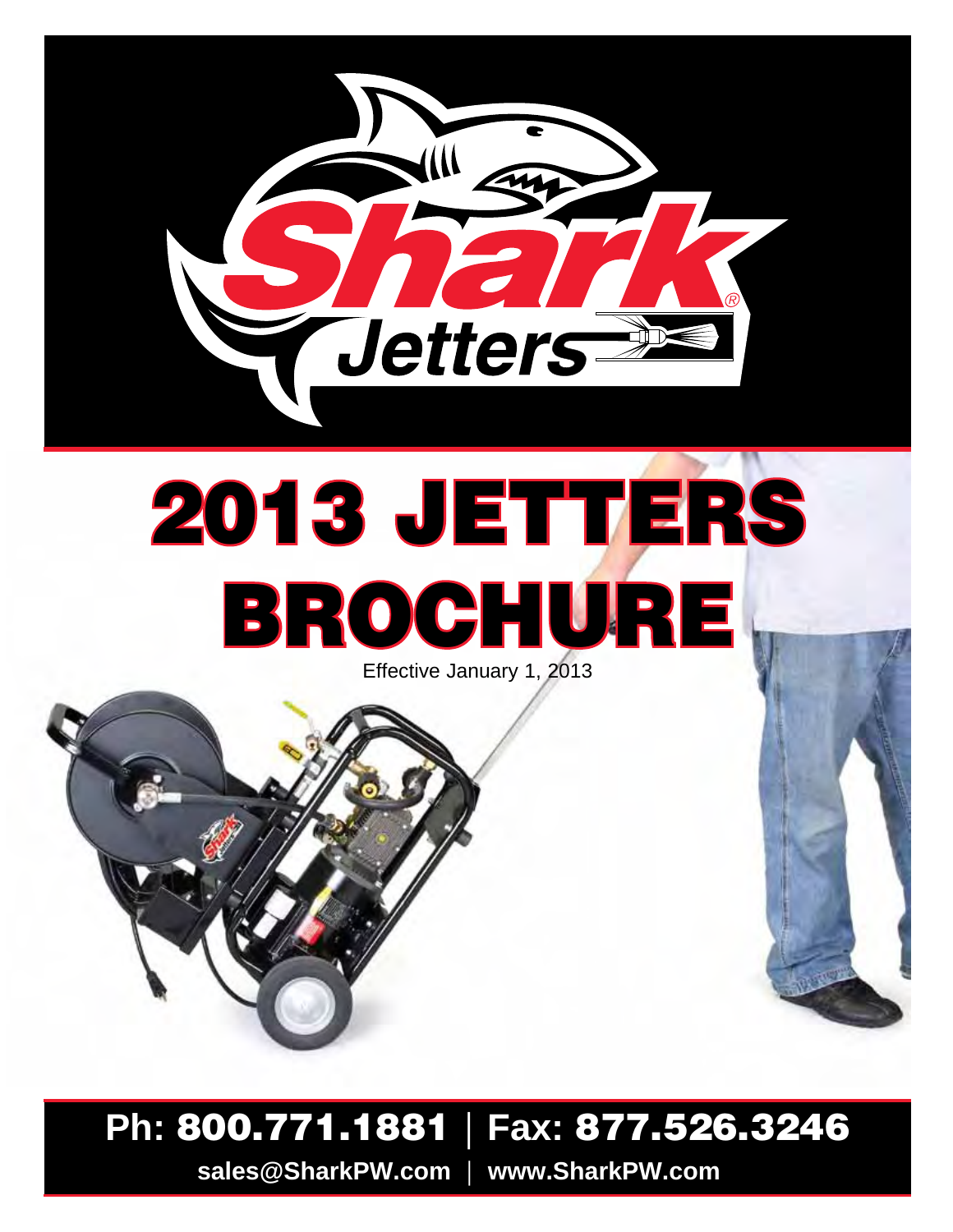### 2013 shark **Jetters Brochure** PH: 800.771.1881 • FAX: 877-526-3246



**JETTERS | DRAIN CLEANERS FOR PLUMBING PROFESSIONALS AND RENTAL MARKET** 

## **SHARK JETTERS:** Powerful and proven drain cleaning machines

#### **With over 15 years experience manufacturing jetters, Shark now introduces 7 high-pressure jetter models to the plumbing, rental, jan san and MRO markets.**

Field-tested by professionals and the rental industry, Shark Jetters have the power to effectively break through tough drain blockages caused by grease, dirt, sand, debris, and even ice. The Shark Jetters product line includes 3 electric and 4 gas engine models, ranging from 1.7 to 8 GPM flow, and sized to clear blocked drains from 1 1/2" lines up to an 8" pipe.

Engineered for safety, Shark Jetters are ETL certified to UL-1776 safety standards and come with many safety features including a thermal relief valve, back flow check valve and inlet filter. Built for power and performance, Shark Jetters provide a high return on investment thanks to their durable design and proven engineering.

As with Shark Pressure Washers, all Shark Jetter production plants are ISO 9001 certified.



Shark's unique Pulse Technology was engineered to do the hard work so you don't have to. The pulsating action breaks the friction between the hose and pipe, allowing the hose to move easily through the pipe, especially around tight curves.

## SJPE-1500 Electric Jetter: Portable, with a convenient hose reel



| Model     | Order No.  | <i>r </i> case.c com.c clamaan a m g.c . co cancey goggloc.<br>Description |
|-----------|------------|----------------------------------------------------------------------------|
| SJPE-1500 | .106-046.0 | SJPE-1500 Electric Jetter, Basic Model (no hose, no nozzles)               |

#### **Models with aCCESSORY kits**

| Model       | Order No.       | Description                                                                                                                                  |
|-------------|-----------------|----------------------------------------------------------------------------------------------------------------------------------------------|
| SJPE-1500-B | $1.107 - 201.0$ | SJPE-1500 Electric Jetter w/ Add on Kit Including:<br>150' 1/4-inch Sewer Hose, 25' 1/8-inch Sewer Hose, 1/8-inch and 1/4-inch Sewer Nozzles |
| SJPE-1500-C | 1.107-202.0     | SJPE-1500 Electric Jetter w/ Add on Kit Including:<br>150' 1/4-inch Sewer Hose, 75' 1/8-inch Sewer Hose, 1/8-inch and 1/4-inch Sewer Nozzles |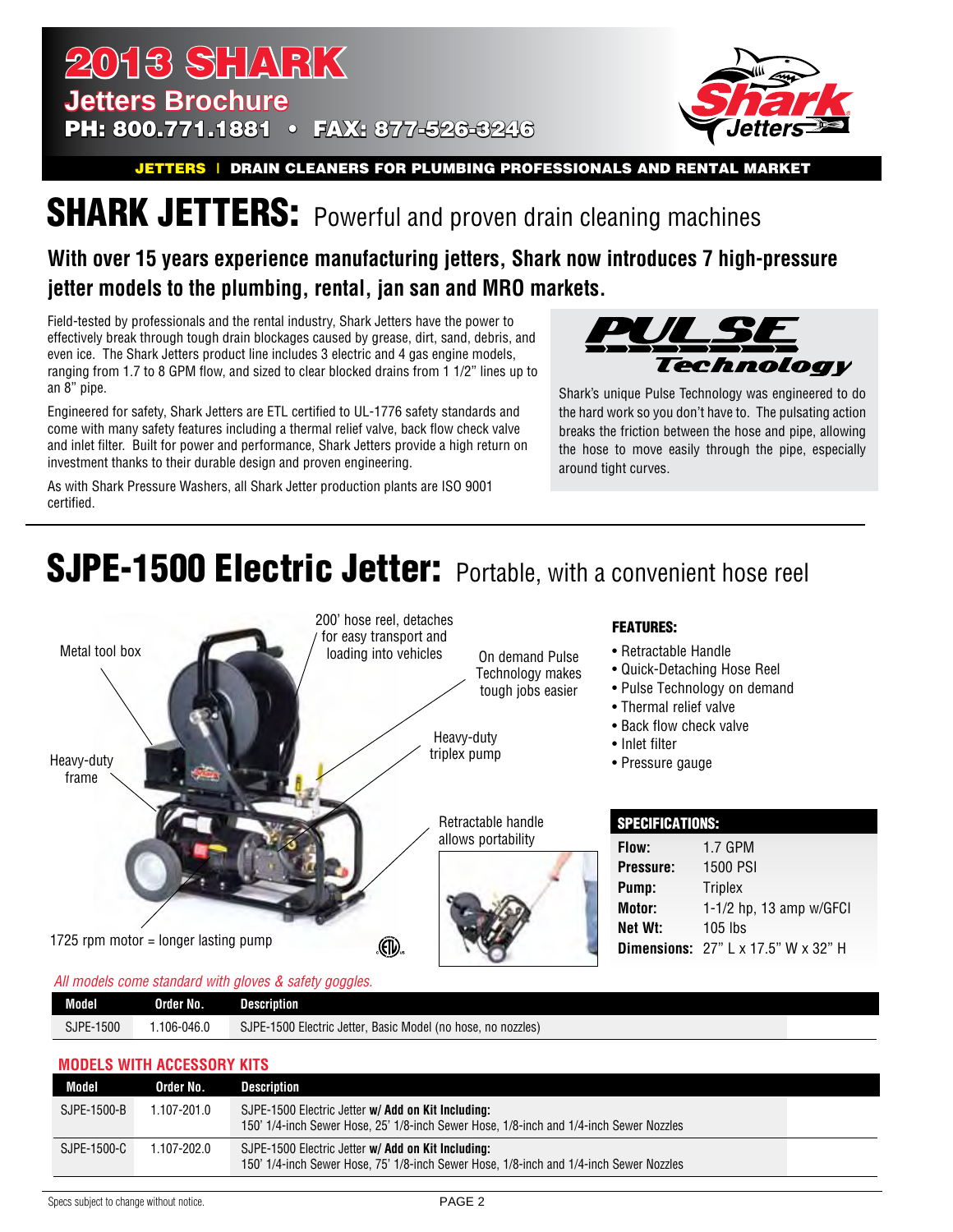ELECTRIC JETTERS | drain cleaners for plumbing professionals AND RENTAL MARKET

## **SJHE-1500 Electric Jetter:** Compact and portable, yet powerful



| Model        | Order No. | Description                                                                    |
|--------------|-----------|--------------------------------------------------------------------------------|
| 1500<br>Sjhe | 106-045.0 | 1500 Electric Jetter.<br>SJHE-1<br>. Basic Model (no<br>no nozzles)<br>ר hose. |

#### **Models with aCCESSORY kits**

| Model       | Order No.   | Description                                                                                                                                               |
|-------------|-------------|-----------------------------------------------------------------------------------------------------------------------------------------------------------|
| SJHE-1500-B | 1.107-199.0 | SJHE-1500 Electric Jetter w/ Add on Kit Including:<br>150' 1/4-inch Sewer Hose, 25' 1/8-inch Sewer Hose, 1/8-inch Sewer Nozzle, and 1/4-inch Sewer Nozzle |
| SJHE-1500-C | 1.107-200.0 | SJHE-1500 Electric Jetter w/ Add on Kit Including:<br>150' 1/4-inch Sewer Hose, 75' 1/8-inch Sewer Hose, 1/8-inch Sewer Nozzle, and 1/4-inch Sewer Nozzle |

## SJPE-1650 Electric Jetter: The ultimate in portability



#### *All models come standard with gloves & safety goggles.*

| Model<br>r. | Order No.      | Description                                                        |
|-------------|----------------|--------------------------------------------------------------------|
| SJPE-1650   | $.106 - 048.0$ | SJPE-1650 Electric Jetter,<br>Basic Model (no hose,<br>no nozzles) |

#### **Models with aCCESSORY kits**

| SJPE-1650-B | 1.107-203.0 | SJPE-1650 Electric Jetter w/ Add on Kit Including:<br>150' 1/4-inch Sewer Hose, 25' 1/8-inch Sewer Hose, 1/8-inch Sewer Nozzle, and 1/4-inch Sewer Nozzle |  |
|-------------|-------------|-----------------------------------------------------------------------------------------------------------------------------------------------------------|--|
| SJPE-1650-C | 1.107-204.0 | SJPE-1650 Electric Jetter w/ Add on Kit Including:<br>150' 1/4-inch Sewer Hose, 75' 1/8-inch Sewer Hose, 1/8-inch Sewer Nozzle, and 1/4-inch Sewer Nozzle |  |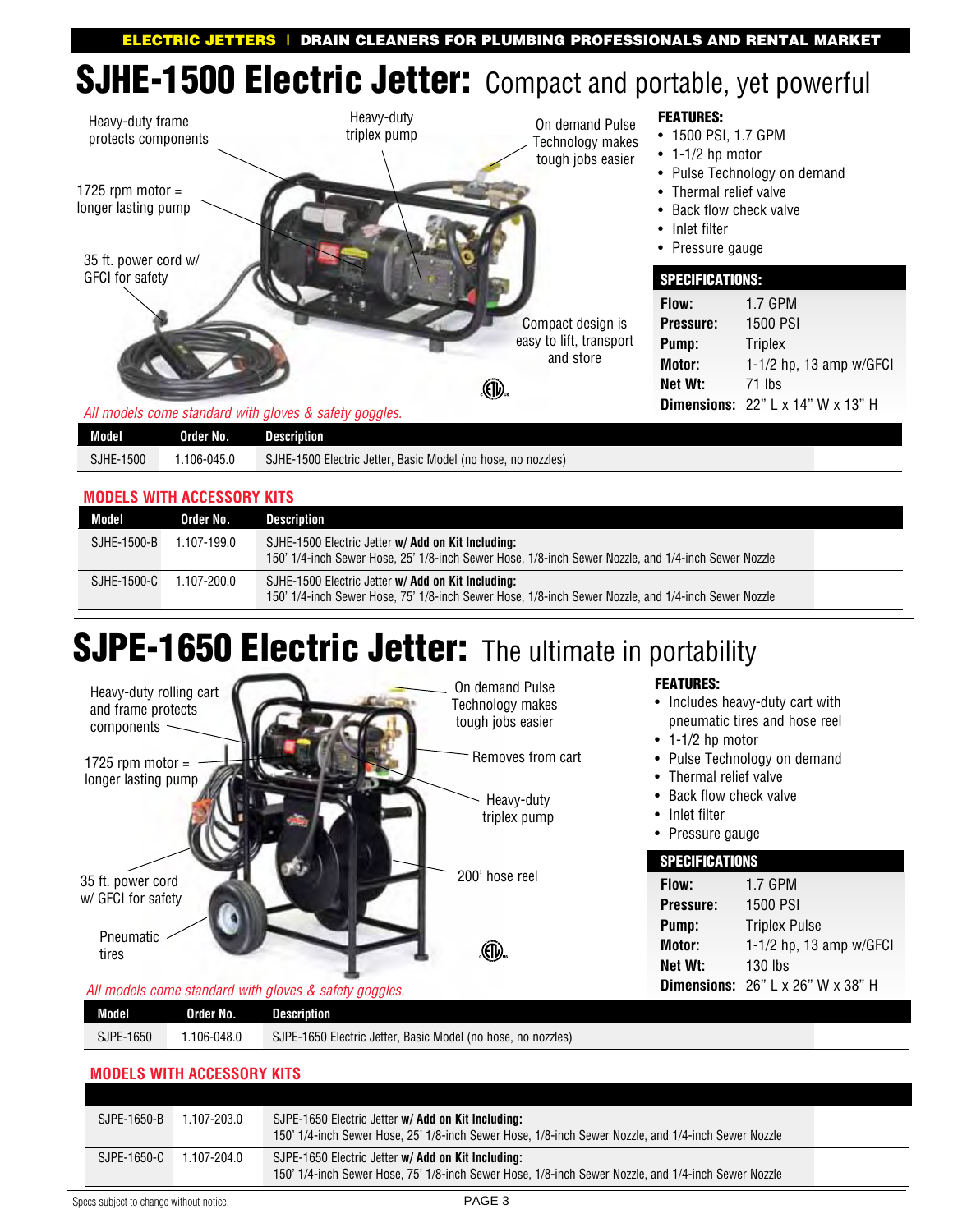## Shark Gas Engine Jetters: Four high-power models

#### FEATURES:

- Pulse Technology on demand
- Honda or Vanguard engines w/ low oil shutoff
- Electric start standard on all gear-drive models (battery not included)
- Heavy-duty frame
- Hose reel w/ drag brake, rear lock and swivel
- Metal tool box comes standard • Thermal relief valve
- Back flow check valve
- Inlet filter
- Pressure gauge
- *• All models come standard with gloves & safety goggles*.



#### **BASIC MODELS (no hose, no nozzles)**

| Model      | <b>SJDDG-3011</b>           | <b>SJGDG-3013</b>  | <b>SJGDG-3016</b>        | <b>SJGDG-3020</b>         |
|------------|-----------------------------|--------------------|--------------------------|---------------------------|
| Order No.  | 1.107-063.0                 | 1.107-067.0        | 1.107-060.0              | 1.107-061.0               |
| GPM        |                             | 4                  | 5.5                      | 8                         |
| <b>PSI</b> | 3000                        | 3000               | 3000                     | 3000                      |
| Engine     | Honda 389cc                 | Honda 389cc        | Vanguard 480cc           | Honda 614cc               |
| Pump       | <b>Triplex Direct-Drive</b> | Triplex Gear-Drive | <b>Triple Gear-Drive</b> | <b>Triplex Gear-Drive</b> |
| Net Wt     | $173$ lbs                   | 203 lbs            | 280 lbs                  | 375 lbs                   |

#### **Models with aCCESSORY kits**

| Model           | SJDDG-3011-B                                       | SJGDG-3013-B                                                                                                                | SJGDG-3016-B                                                                                                                | SJGDG-3020-B                                                                                                                                                |
|-----------------|----------------------------------------------------|-----------------------------------------------------------------------------------------------------------------------------|-----------------------------------------------------------------------------------------------------------------------------|-------------------------------------------------------------------------------------------------------------------------------------------------------------|
| Order No.       | 1.107-205.0                                        | 1.107-207.0                                                                                                                 | 1.107-209.0                                                                                                                 | 1.107-211.0                                                                                                                                                 |
| <b>Includes</b> | 200' 3/8-inch Sewer Hose,<br>3/8-inch Sewer Nozzle | 200' 3/8-inch Sewer Hose,<br>3/8-inch Sewer Nozzle, Chemical<br>Injector, Gun, Wand, and<br>50' 3/8-inch High Pressure Hose | 250' 3/8-inch Sewer Hose.<br>3/8-inch Sewer Nozzle.<br>Chemical Injector, Gun, Wand, and<br>50' 3/8-inch High Pressure Hose | 250' 3/8-inch Sewer Hose.<br>3/8-inch Sewer Nozzle.<br>SHR-300 300' Cart Hose Reel,<br>Chemical Injector, Gun, Wand, and<br>50' 3/8-inch High Pressure Hose |

| Model           | <b>SJDDG-3011-C</b>                                                                                                                  | <b>SJGDG-3013-C</b>                                                                                                                                                                                                                   | <b>SJGDG-3016-C</b>                                                                                                                                                                                       |
|-----------------|--------------------------------------------------------------------------------------------------------------------------------------|---------------------------------------------------------------------------------------------------------------------------------------------------------------------------------------------------------------------------------------|-----------------------------------------------------------------------------------------------------------------------------------------------------------------------------------------------------------|
| Order No.       | 1.107-206.0                                                                                                                          | 1.107-208.0                                                                                                                                                                                                                           | 1.107-210.0                                                                                                                                                                                               |
| <b>Includes</b> | 200' 3/8-inch Sewer Hose.<br>150' 1/4-inch Sewer Hose.<br>1/4-inch and 3/8-inch Sewer<br>Nozzles, and SHR-300 300' Cart<br>Hose Reel | 200' 3/8-inch Sewer Hose,<br>150' 1/4-inch Sewer Hose.<br>50' 1/8-inch Sewer Hose,<br>1/4-inch and 3/8-inch Sewer<br>Nozzles, SHR-300 300' Cart Hose<br>Reel, Chemical Injector, Gun,<br>Wand, and 50' 3/8-inch High<br>Pressure Hose | 250' 3/8-inch Sewer Hose.<br>150' 1/4-inch Sewer Hose.<br>1/4-inch and 3/8-inch Sewer<br>Nozzles, SHR-300 300' Cart Hose<br>Reel, Chemical Injector, Gun,<br>Wand, and 50' 3/8-inch High<br>Pressure Hose |



SHR-300 Cart Reel



#### **Optional accessorIES**

| Model     | Order No.   | <b>Description</b>           | Model          | Order No.   | Description                  |
|-----------|-------------|------------------------------|----------------|-------------|------------------------------|
| SHR-200HR | 8.902-989.0 | 200' Hose Reel               | <b>SHR-300</b> | 8.902-985.0 | 300' Portable Cart Hose Reel |
| SHR-200FP | 8.902-990.0 | 200' Hose Reel w/ Foot Pedal | <b>SFP</b>     | 8.902-986.0 | Foot Pedal                   |